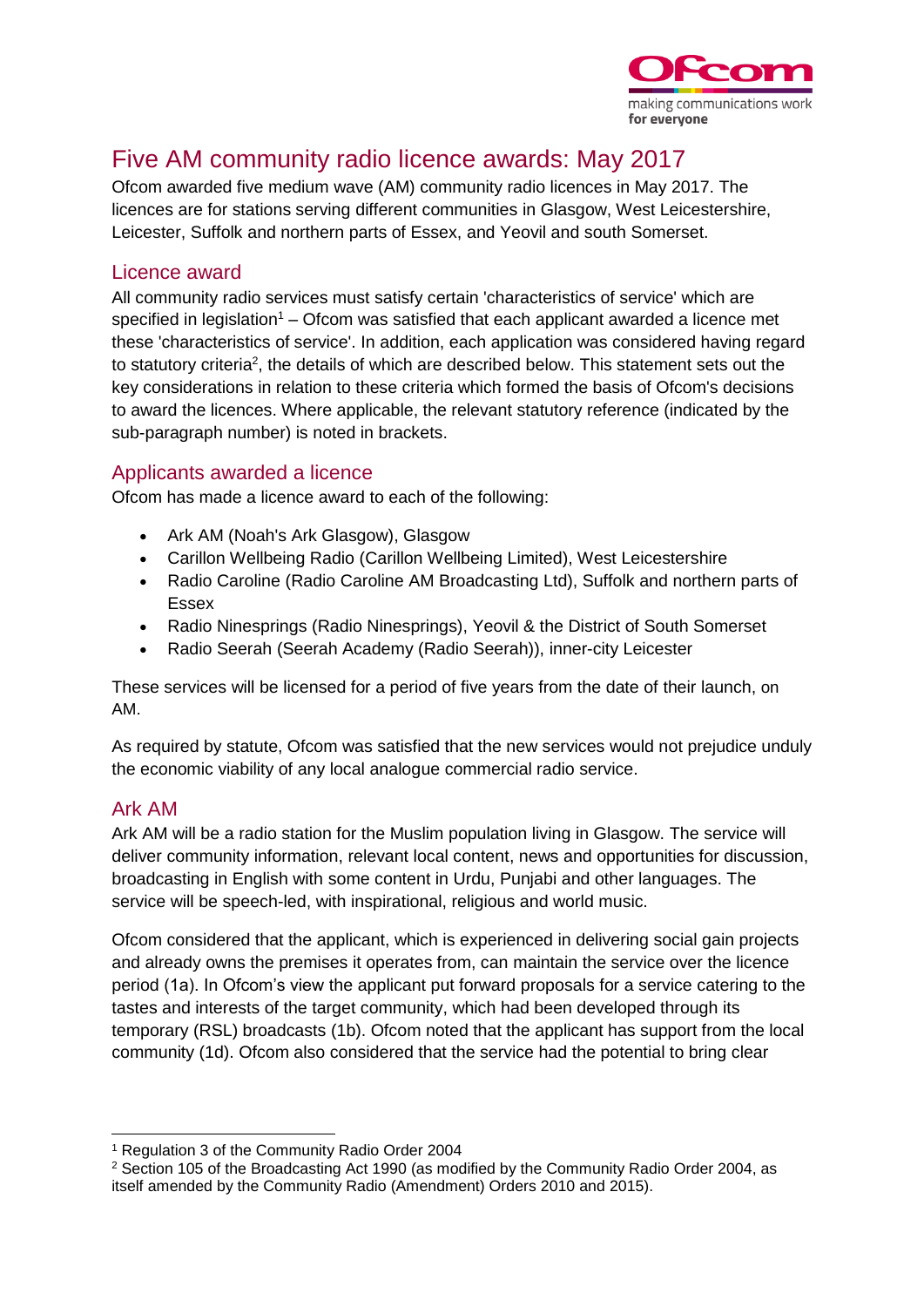

social gain benefits to the target community (1e). The applicant group already has a volunteer base and is experienced in training volunteers (1g).

## Carillon Wellbeing Radio

Carillon Wellbeing Radio will broadcast to people in and around West Leicestershire who suffer from, or are at risk of developing, long term health conditions. The applicant is a longestablished local hospital radio group with extensive experience in broadcasting, healthcare and other relevant areas. It has a long history of providing a radio service in the area and has an existing asset base including premises and equipment. As a result Ofcom considered it had demonstrated its ability to maintain the service (1a). It has demonstrated strong evidence of support for the service (1d) and has developed its proposed output in response to feedback from its target community (1b). It proposes to deliver significant social gain through education, training and other initiatives relevant to the target community (1e).

## Radio Caroline

Radio Caroline will serve the over-45s in Suffolk and northern parts of Essex, who wish to hear album tracks from the 1960s onwards. Ofcom noted that the application was from a well-established group with a long history of providing a radio service, and was satisfied that it had demonstrated its ability to maintain a service (1a). Ofcom considered that the service would broaden choice in relation to existing radio services available in the area by having a strong album focus (1c). The applicant provided evidence of support for the service including a Radio Caroline Support Group that has supported the station for over 20 years, and has raised funds to support the service (1d). As part of its accountability arrangements, at least one member of the Radio Caroline Support Group will be elected to the licensee's board (1f). The station will offer training in its ship-board studios (1g).

#### Radio Ninesprings

Radio Ninesprings will serve the population of Yeovil and South Somerset. Ofcom noted the considerable experience of the applicant group members and volunteers, which Ofcom considered would help enable Radio Ninesprings to maintain its proposed service. (1a) Ofcom considered that the programming proposals would address the specific interests of the target community. (1b) In Ofcom's view, the group's already established community links would enable the station to reach underserved members of the community (1c). The applicant group demonstrated considerable support for the service from the target community (1d). Ofcom noted the applicant group's work with different organisations in the community, and its plans to provide access and training to community members (1g).

# Radio Seerah

Radio Seerah will serve the diverse Muslim and wider ethnic minority communities within the broadcast area of inner-city Leicester. Ofcom considered that through a combination of stable resources, existing assets and members with a range of broadcasting and other professional experience, the applicant demonstrated its ability to establish and maintain the proposed service (1a). Ofcom felt that the proposed programming output would be relevant to the target community and cater for their tastes and interests, and noted that it is based on the applicant's experience of broadcasting in the area (1b). The applicant has plans for volunteer and community engagement, and has suitable resources and experience to deliver them (1g). The applicant is well-established in the community and demonstrated a level of local support (1d).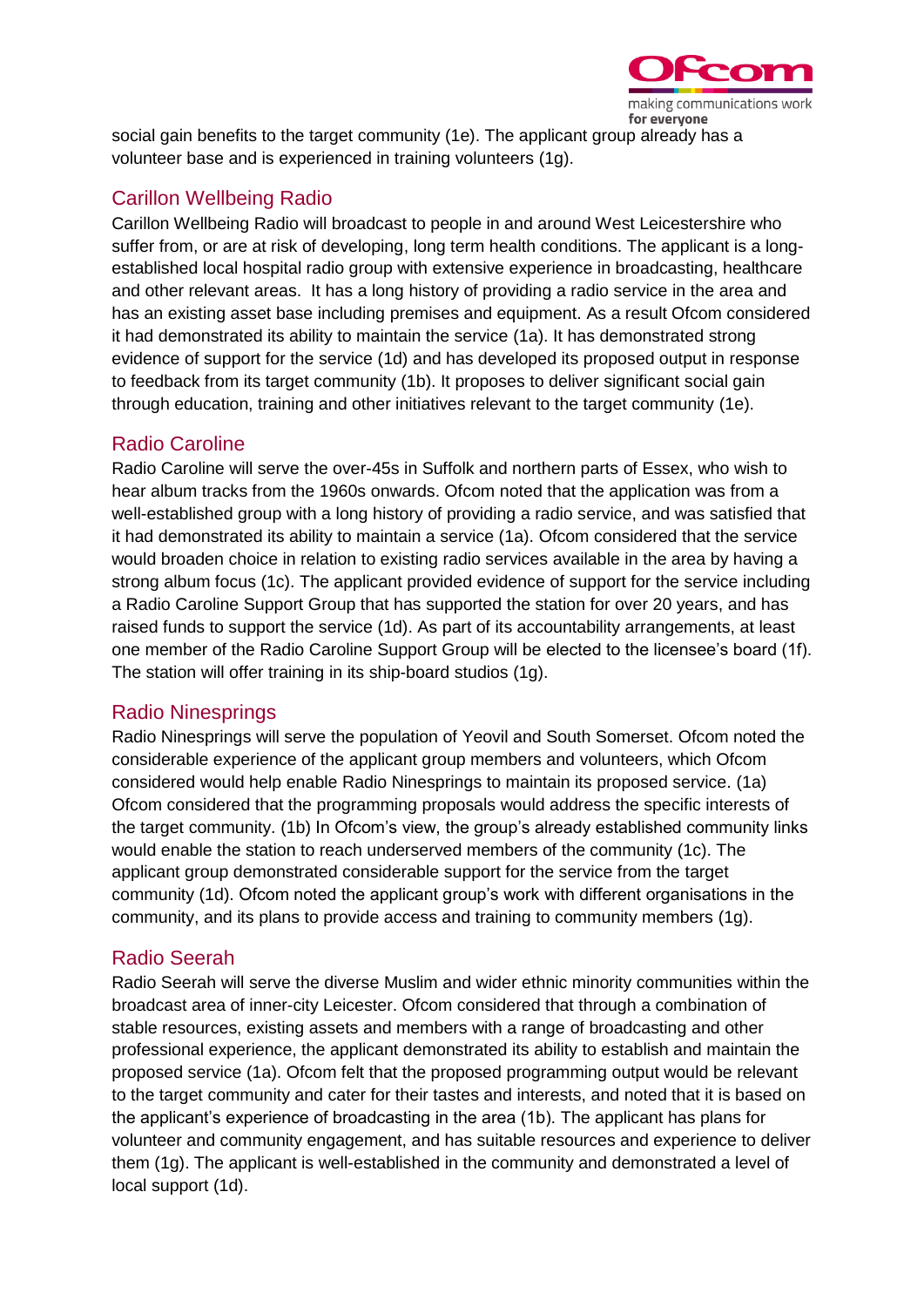

## Statutory requirements relating to community radio licensing

The following pages set out the statutory requirements relating to community radio licensing, and details of the licensing process. Further information about these, and detailed information relating to community radio, can be found at:

https://www.ofcom.org.uk/ data/assets/pdf file/0016/101860/Community-radio[guidance.pdf](https://www.ofcom.org.uk/__data/assets/pdf_file/0016/101860/Community-radio-guidance.pdf)

In carrying out all of its functions, Ofcom is required to have regard to the general duties set out in section 3 of the Communications Act 2003. In addition, under section 85(2)(b) of the Broadcasting Act 1990 ("BA 1990"), it is the duty of Ofcom to do all that it can to secure the provision within the UK of a range and diversity of local radio services.

## The characteristics of a community radio service

All community radio licensees must satisfy 'characteristics of service' requirements which are specified in Article 3 of the Community Radio Order 2004. The characteristics of community radio services are:

- That they are local services provided primarily for the good of members of the public, or of particular communities, and in order to deliver social gain, rather than primarily for commercial reasons or for the financial or other material gain of the individuals involved in providing the service;
- That the service is intended primarily to serve one or more communities (whether or not it also serves other members of the public);
- That the person providing the service does not do so in order to make a financial profit by so doing, and uses any profit that is produced in the provision of the service wholly and exclusively for securing or improving the future provision of the service, or for the delivery of social gain to members of the public or the community that the service is intended to serve;
- That members of the community it is intended to serve are given opportunities to participate in the operation and management of the service;
- That, in respect of the provision of that service, the person providing the service makes himself accountable to the community that the service is intended to serve.

Article 2 of the Community Radio Order 2004 includes four mandatory "social gain" objectives. "Social gain" means the achievement, in respect of individuals or groups of individuals in the community that the service is intended to serve, or in respect of other members of the public, of the following objectives:

- the provision of sound broadcasting services to individuals who are otherwise underserved by such services,
- the facilitation of discussion and the expression of opinion,
- the provision (whether by means of programmes included in the service or otherwise) of education or training to individuals not employed by the person providing the service, and
- the better understanding of the particular community and the strengthening of links within it.

Article 2 also includes a number of other objectives of a social nature which may be considered to represent "social gain".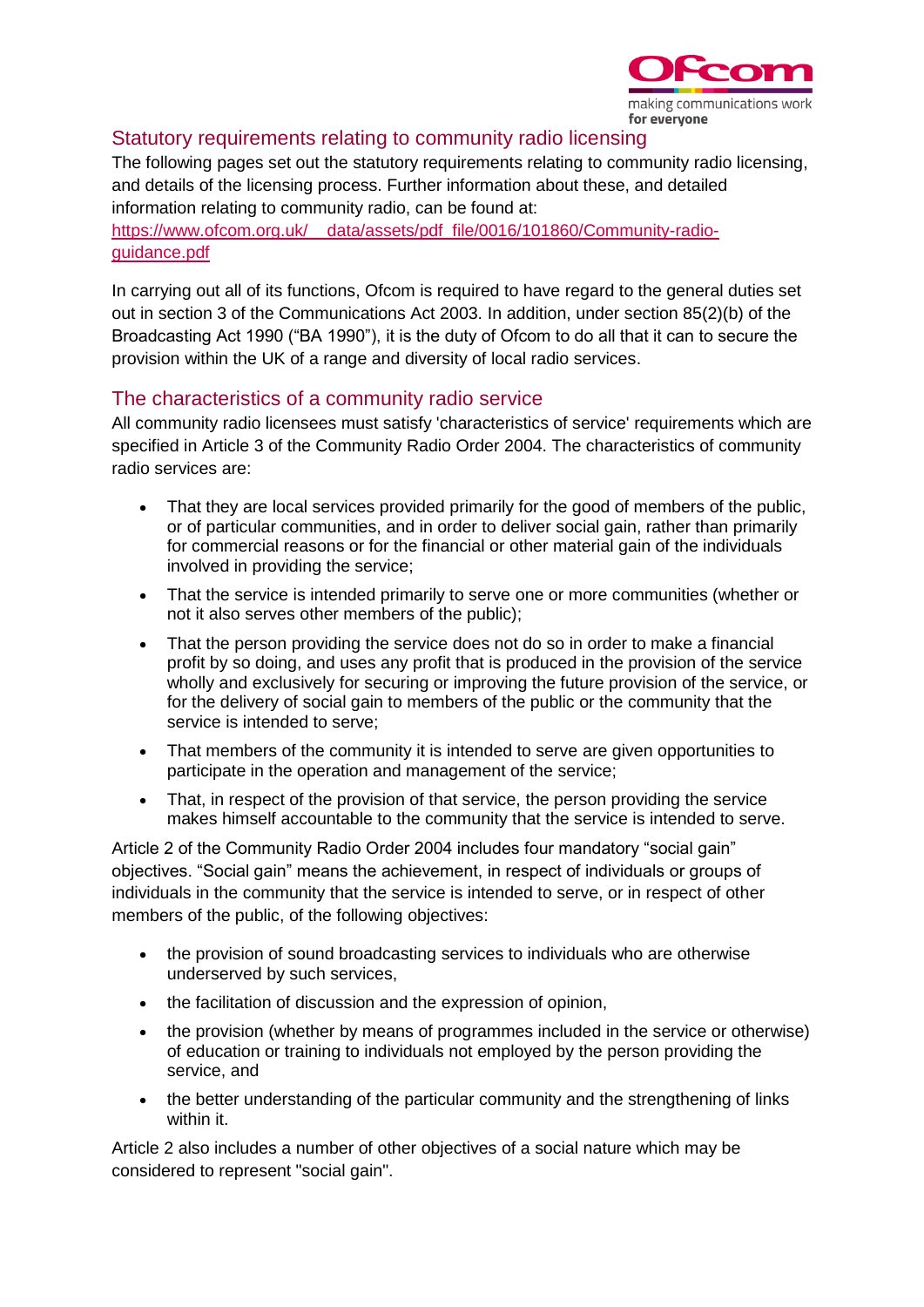

# Matters to which Ofcom shall have regard

There are seven matters set out in section 105(1) BA 1990 that Ofcom must have regard to when considering whether to grant a community radio licence. In summary these are:

- The ability of each applicant to maintain its proposed service over the licence period (section 105(1)(a));
- The applicant's ability to cater for the tastes and interests of the target community (section 105(1)(b));
- The extent to which each applicant would broaden the range of local radio services available in the area, and have a content distinct from those services (section  $105(1)(c)$ ;
- The extent to which there is evidence of local demand or support for a proposed service (section 105(1)(d));
- The extent to which the service would deliver social gain benefits to the public or relevant community (section 105(1)(e));
- Provisions for making the operator of service accountable to the relevant community (section 105(1)(f));
- Provisions for allowing access by members of the public or the relevant community to the station facilities, and the provision of training in the use of those facilities (section  $105(1)(q)$ ).

In considering whether, or to whom (and on what conditions), to grant a community radio licence, Ofcom must also have regard to the need to ensure that any service provided under that licence does not prejudice unduly the economic viability of any other local commercial radio service.

Furthermore, without prejudice to the generality of that economic impact requirement, section 105(4) BA 1990 requires Ofcom to impose conditions to ensure, in effect, that any community radio service is prohibited from taking any relevant income from paid advertising and sponsorship of programmes except in the following respects:

- a 'fixed revenue allowance' totalling £15,000 per financial year of the licensee for such relevant income - this exception applies to any community radio service where that service overlaps with any local commercial radio service serving a potential audience of no more than 150,000 persons who have attained the age of 15 years or older;
- a 'fixed revenue allowance' totalling £15,000 per financial year of the licensee for such relevant income plus a proportion of the total relevant income (specified by Ofcom in the licence), but which must not exceed 50% of the total relevant income (disregarding the fixed revenue allowance) for the licence in question in that year this exception applies to all community radio services other than a community radio service referred to in (i) above. It should be noted that a community radio service that overlaps with any local commercial radio service serving a potential audience of no more than 150,000 persons who have attained the age of 15 years or older, which has at any time been varied pursuant to section 106(1A)(e) BA 1990, is also covered by this exception.